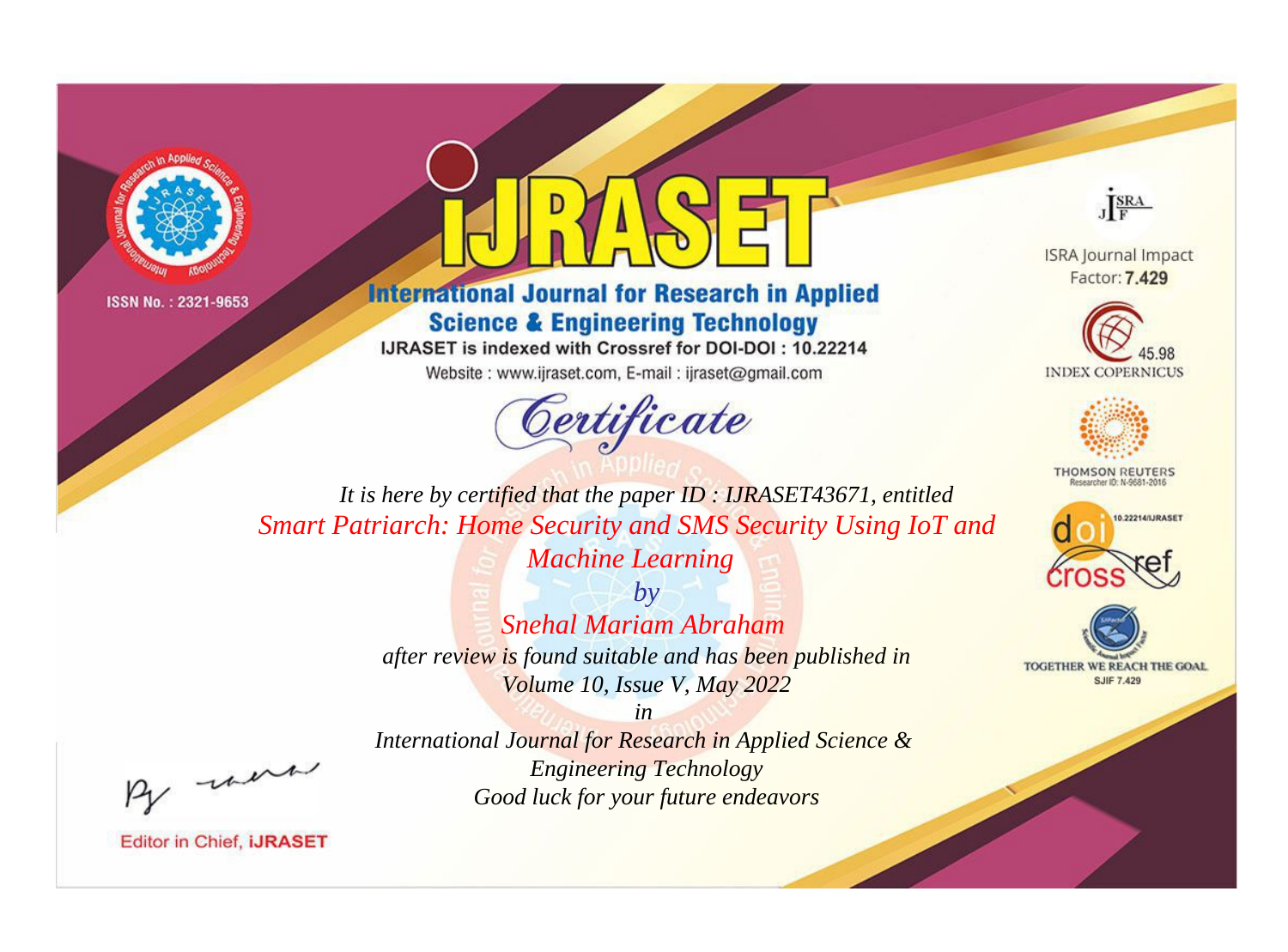



**International Journal for Research in Applied Science & Engineering Technology** 

IJRASET is indexed with Crossref for DOI-DOI: 10.22214

Website: www.ijraset.com, E-mail: ijraset@gmail.com



JERA

**ISRA Journal Impact** Factor: 7.429





**THOMSON REUTERS** 



TOGETHER WE REACH THE GOAL **SJIF 7.429** 

It is here by certified that the paper ID: IJRASET43671, entitled **Smart Patriarch: Home Security and SMS Security Using IoT and Machine Learning** 

> $b\nu$ Ibrahim Badhsha after review is found suitable and has been published in Volume 10, Issue V, May 2022

> > $in$

International Journal for Research in Applied Science & **Engineering Technology** Good luck for your future endeavors

were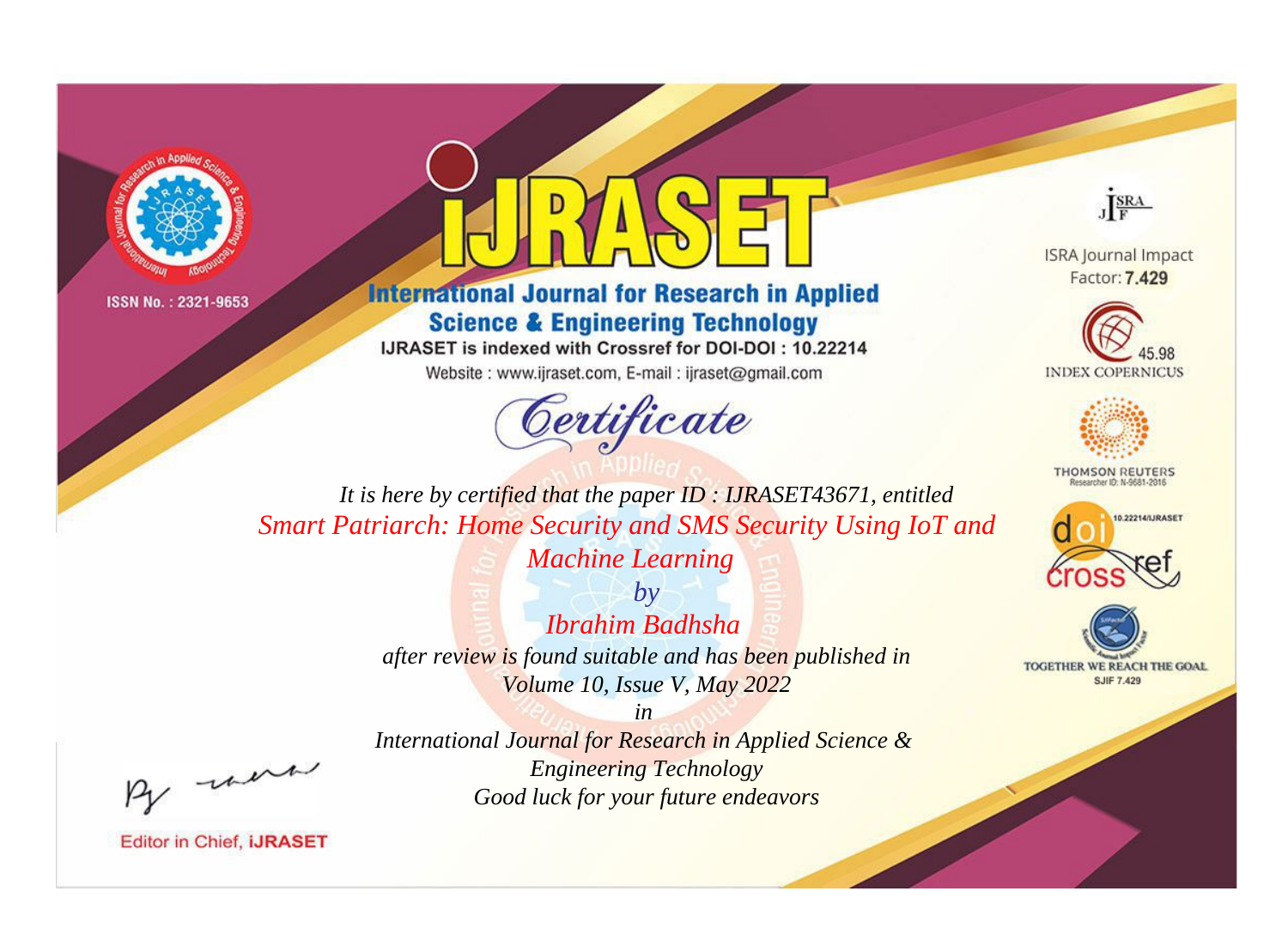



**International Journal for Research in Applied Science & Engineering Technology** 

IJRASET is indexed with Crossref for DOI-DOI: 10.22214

Website: www.ijraset.com, E-mail: ijraset@gmail.com



JERA

**ISRA Journal Impact** Factor: 7.429





**THOMSON REUTERS** 



TOGETHER WE REACH THE GOAL **SJIF 7.429** 

It is here by certified that the paper ID: IJRASET43671, entitled **Smart Patriarch: Home Security and SMS Security Using IoT and Machine Learning** 

> $b\nu$ **Bobby Kurian** after review is found suitable and has been published in Volume 10, Issue V, May 2022

were

International Journal for Research in Applied Science & **Engineering Technology** Good luck for your future endeavors

 $in$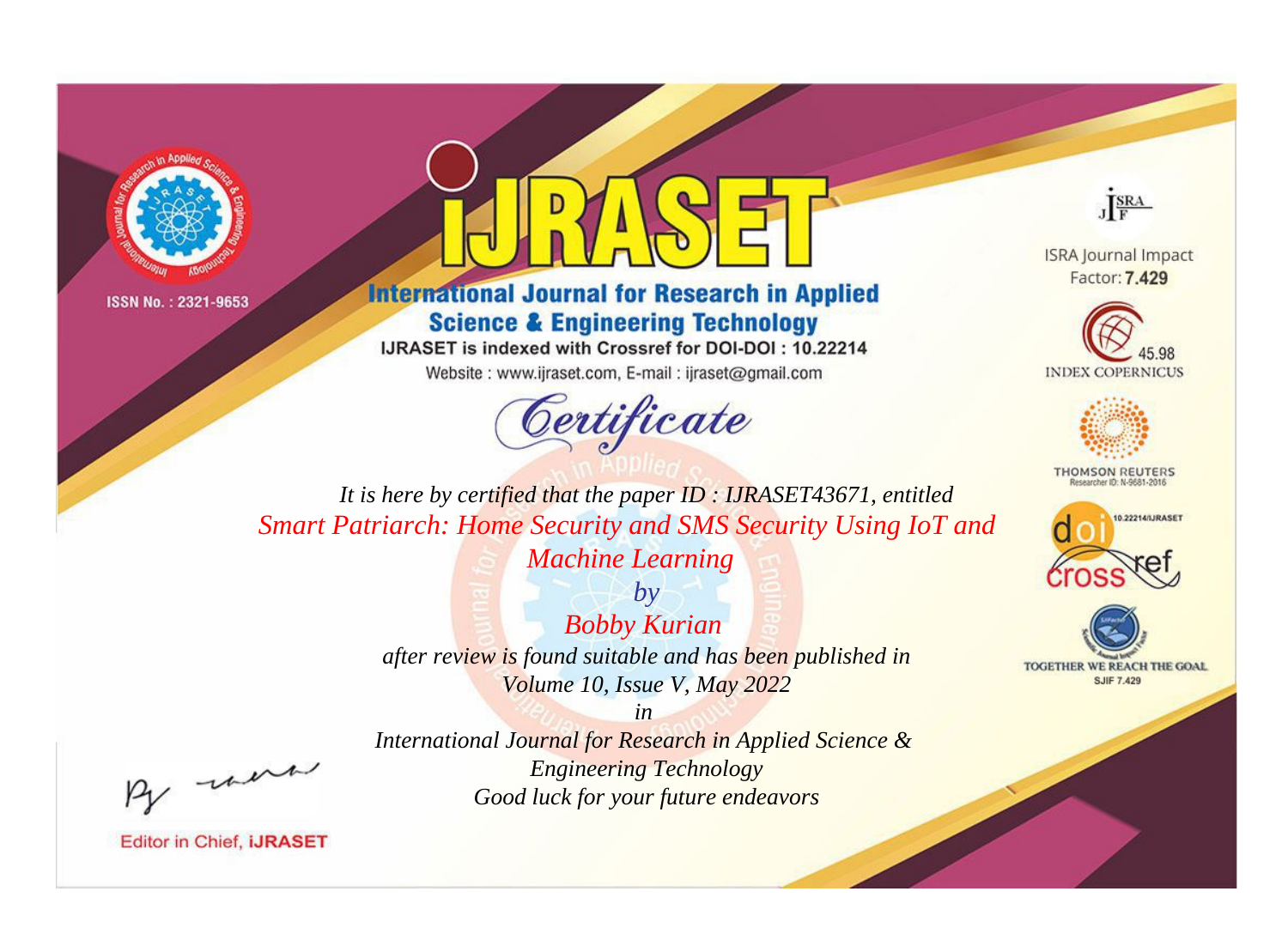



**International Journal for Research in Applied Science & Engineering Technology** 

IJRASET is indexed with Crossref for DOI-DOI: 10.22214

Website: www.ijraset.com, E-mail: ijraset@gmail.com



JERA

**ISRA Journal Impact** Factor: 7.429





**THOMSON REUTERS** 



TOGETHER WE REACH THE GOAL **SJIF 7.429** 

It is here by certified that the paper ID: IJRASET43671, entitled **Smart Patriarch: Home Security and SMS Security Using IoT and Machine Learning** 

> $by$ K Jayalakshmi after review is found suitable and has been published in Volume 10, Issue V, May 2022

were

International Journal for Research in Applied Science & **Engineering Technology** Good luck for your future endeavors

 $in$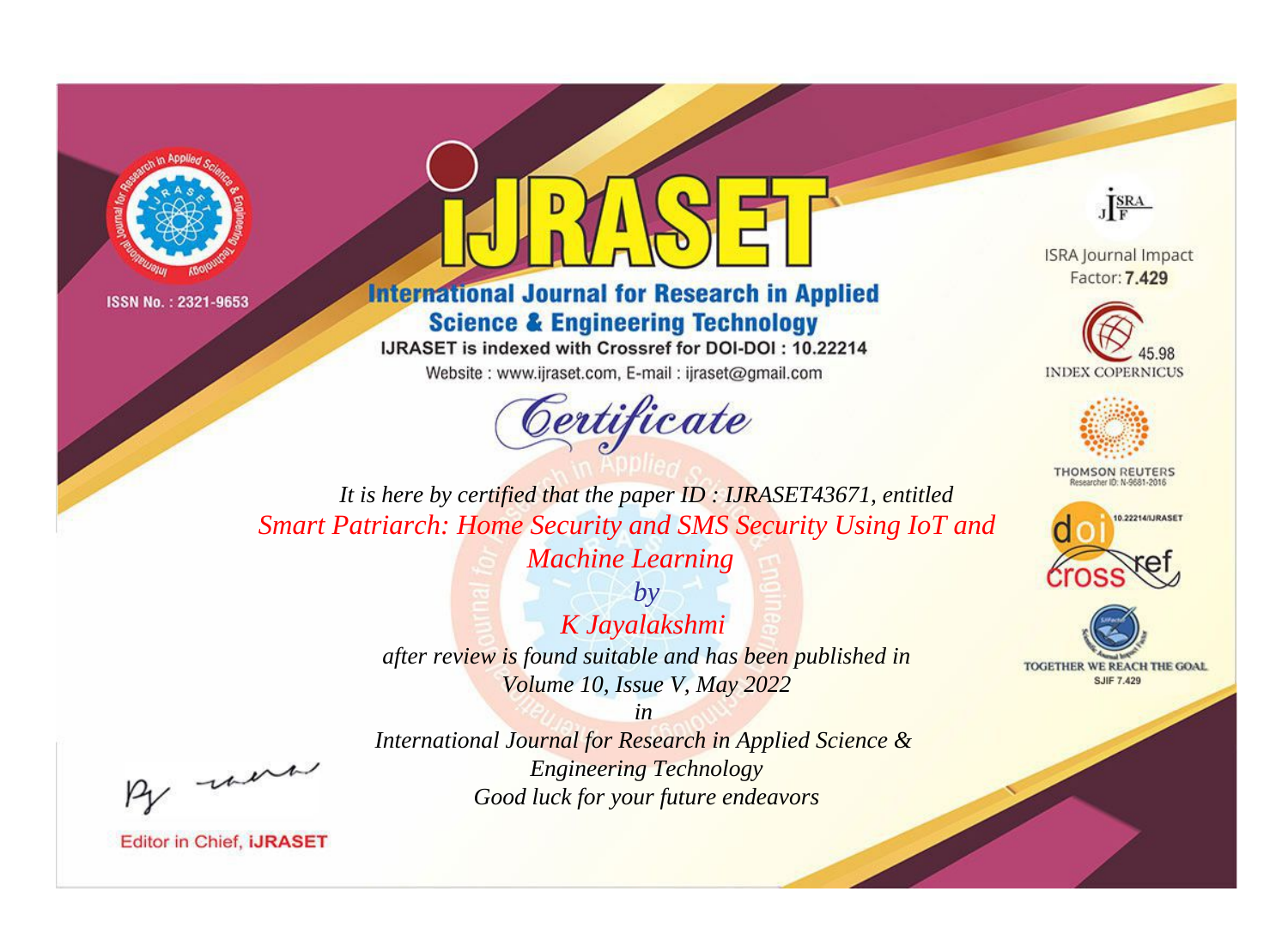



## **International Journal for Research in Applied Science & Engineering Technology**

IJRASET is indexed with Crossref for DOI-DOI: 10.22214

Website: www.ijraset.com, E-mail: ijraset@gmail.com



JERA

**ISRA Journal Impact** Factor: 7.429





**THOMSON REUTERS** 



TOGETHER WE REACH THE GOAL **SJIF 7.429** 

It is here by certified that the paper ID: IJRASET43671, entitled **Smart Patriarch: Home Security and SMS Security Using IoT and Machine Learning** 

> $b\nu$ Aiswarya Mano after review is found suitable and has been published in Volume 10, Issue V, May 2022

> > $in$

were

International Journal for Research in Applied Science & **Engineering Technology** Good luck for your future endeavors